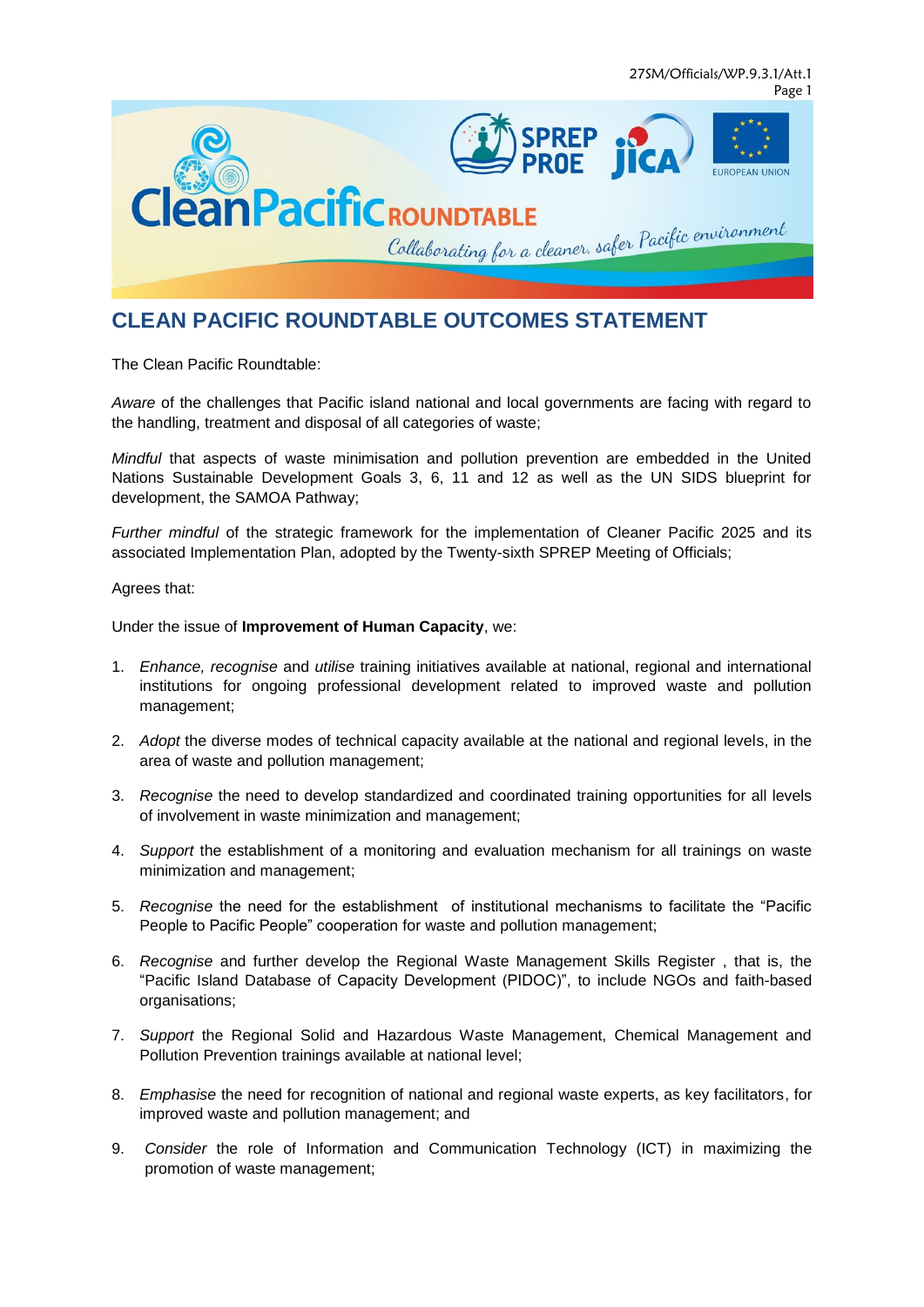That under the issue of **Development of Policies and Regulations**, we aim to:

- 10. *Encourage* Pacific island countries and territories to adopt and enforce a robust legislative framework dealing with waste and pollution issues;
- 11. *Promote* legal frameworks that use economic tools to minimise waste generation;
- 12. *Encourage* Pacific island countries and territories to establish and maintain a dedicated office and budget allocation for waste management and pollution control activities;
- 13. *Generate, manage* and *disseminate* reliable qualitative and quantifiable data based on agreed definitions to ensure achievement of targets and provide solid information for developing plans and actions; and
- 14. *Develop* a regional research agenda that supports the effective implementation of waste management and pollution control initiatives in the Pacific.

That under the issue of **Implementation of Best Practice**, we aim to:

- 15. *Identify* the key elements to Pacific best practice to guide Pacific island countries and territories, CROP agencies and donors in their policy, programme and project development;
- 16. *Recognise* the need to share lessons learned, information and data among the region in collaboration with all stakeholders, including donor agencies; and
- 17. *Recognise* the need to enhance Pacific People –Pacific People cooperation to strengthen regional capacity for waste management and pollution prevention and control.

That under the issue of **Promoting Private Sector Involvement**, we aim to:

- 18. *Appreciate* and *understand* how Public-Private Partnerships (PPP) work, and how they can be used to contribute to the achievement of national strategic goals of Cleaner Pacific 2025;
- 19. *Learn* about existing PPP and other private sector involvement examples in the waste sector and identify their advantages and challenges;
- 20. *Prepare* a regional guidance document focused on developing waste sector PPP, in collaboration with relevant agencies;
- 21. *Identify and/or develop* a set of standardised, appropriate transaction templates for waste sector PPPs; and
- 22. *Recognise* the uniqueness of Pacific cultures and heritage and promote the involvement of community groups, faith based organisations, NGOs, CSOs and citizens including women and youth in waste minimization and pollution prevention.

That under the issue of **Promotion of Best Practices through Regional Exchange and Community Education**, we aim to:

#### Under **Disaster Waste Management:**

23. *Develop* the regional framework on disaster waste management in line with the regional strategy on climate change and disaster resilient development in the Pacific and other relevant documents;